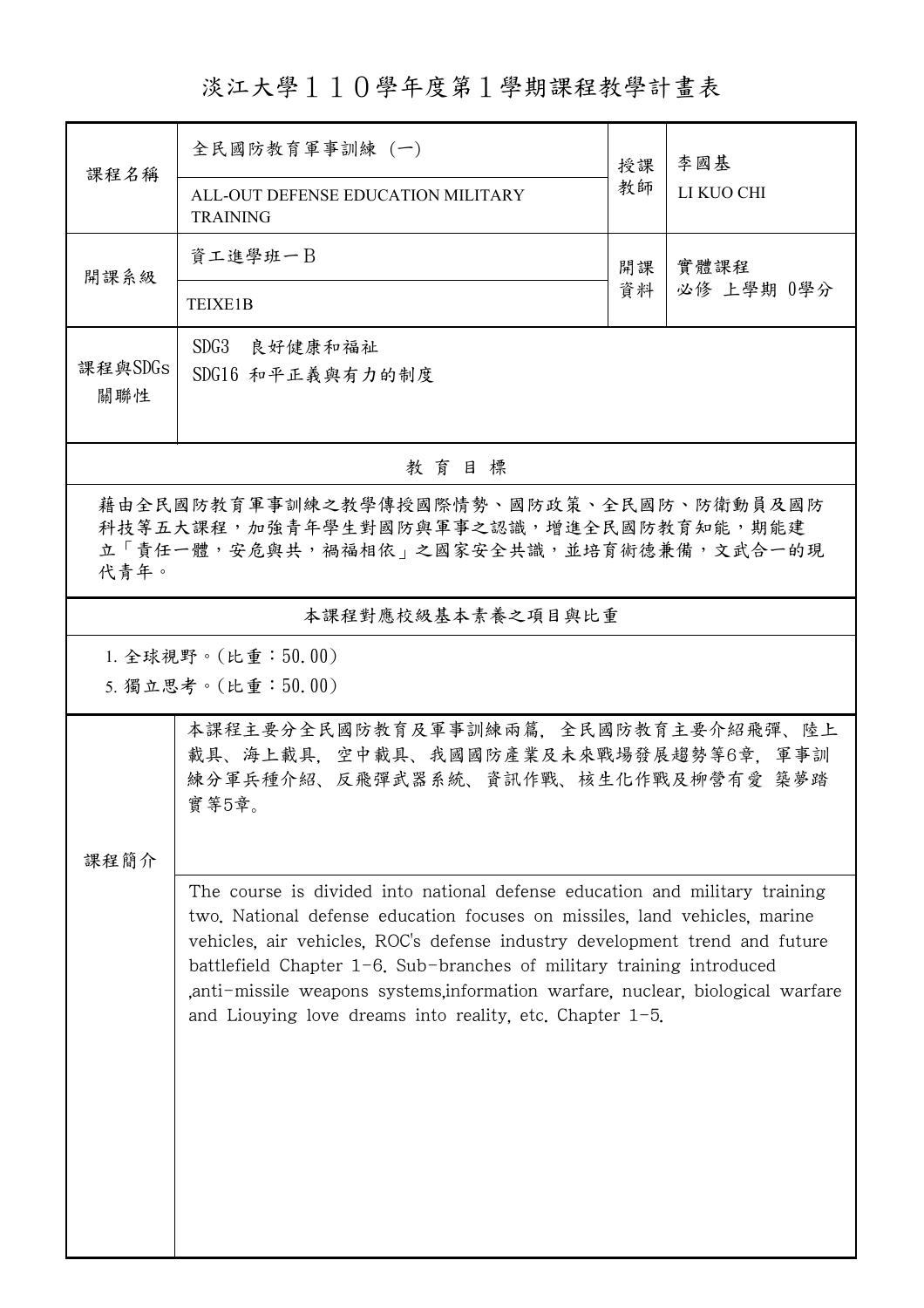## 本課程教學目標與認知、情意、技能目標之對應

將課程教學目標分別對應「認知(Cognitive)」、「情意(Affective)」與「技能(Psychomotor)」 的各目標類型。

一、認知(Cognitive):著重在該科目的事實、概念、程序、後設認知等各類知識之學習。

二、情意(Affective):著重在該科目的興趣、倫理、態度、信念、價值觀等之學習。

三、技能(Psychomotor):著重在該科目的肢體動作或技術操作之學習。

| 序<br>號         | 教學目標(中文)                                             |                            |            | 教學目標(英文)                                                                                                                                                                                                          |                                       |  |  |  |  |
|----------------|------------------------------------------------------|----------------------------|------------|-------------------------------------------------------------------------------------------------------------------------------------------------------------------------------------------------------------------|---------------------------------------|--|--|--|--|
| 1              | 使同學了解目前國防科技發展與運<br>用的現況, 企盼能引發同學對科技<br>新知及軍事武器之好奇與興趣 |                            |            | Defense technology to make students understand the<br>current status of the development and<br>utilization, hoping to lead students on the<br>technologyas well as military weapons of curiosity<br>and interest. |                                       |  |  |  |  |
|                | 教學目標之目標類型、核心能力、基本素養教學方法與評量方式                         |                            |            |                                                                                                                                                                                                                   |                                       |  |  |  |  |
| 序號             | 目標類型                                                 | 院、系(所)<br>核心能力             | 校級<br>基本素養 | 教學方法                                                                                                                                                                                                              | 評量方式                                  |  |  |  |  |
| 1              | 認知                                                   |                            | 15         | 講述、討論、體驗                                                                                                                                                                                                          | 測驗、討論(含課<br>堂、線上)、報告(含口<br>頭、書面)、活動參與 |  |  |  |  |
|                | 授課進度表                                                |                            |            |                                                                                                                                                                                                                   |                                       |  |  |  |  |
| 週次             | 日期起訖                                                 | 內 容 (Subject/Topics)<br>備註 |            |                                                                                                                                                                                                                   |                                       |  |  |  |  |
|                | $110/09/22$ ~<br>110/09/28                           | 課程說明、上課規定說明                |            |                                                                                                                                                                                                                   |                                       |  |  |  |  |
| $\overline{2}$ | $110/09/29$ ~<br>110/10/05                           | 陸上載具(融入軍事訓練課程)             |            |                                                                                                                                                                                                                   |                                       |  |  |  |  |
| 3              | $110/10/06$ ~<br>110/10/12                           | 陸上載具(融入軍事訓練課程)             |            |                                                                                                                                                                                                                   |                                       |  |  |  |  |
| $\overline{A}$ | $110/10/13$ ~<br>110/10/19                           | 陸上載具(融入軍事訓練課程)             |            |                                                                                                                                                                                                                   |                                       |  |  |  |  |
| 5              | $110/10/20$ ~<br>110/10/26                           | 海上載具(融入軍事訓練課程)             |            |                                                                                                                                                                                                                   |                                       |  |  |  |  |
| b              | $110/10/27$ ~<br>110/11/02                           | 海上載具(融入軍事訓練課程)             |            |                                                                                                                                                                                                                   |                                       |  |  |  |  |
| 7              | $110/11/03$ ~<br>110/11/09                           | 空中載具(融入軍事訓練課程)             |            |                                                                                                                                                                                                                   |                                       |  |  |  |  |
| 8              | $110/11/10$ ~<br>110/11/16                           | 空中載具(融入軍事訓練課程)             |            |                                                                                                                                                                                                                   |                                       |  |  |  |  |
| 9              | $110/11/17$ ~<br>110/11/23                           | 期中考試週                      |            |                                                                                                                                                                                                                   |                                       |  |  |  |  |
| 10             | $110/11/24$ ~<br>110/11/30                           | 飛彈發展                       |            |                                                                                                                                                                                                                   |                                       |  |  |  |  |
| 11             | $110/12/01$ ~<br>110/12/07                           | 飛彈發展                       |            |                                                                                                                                                                                                                   |                                       |  |  |  |  |
| 12             | $110/12/08$ ~<br>110/12/14                           | 飛彈發展                       |            |                                                                                                                                                                                                                   |                                       |  |  |  |  |
|                |                                                      |                            |            |                                                                                                                                                                                                                   |                                       |  |  |  |  |